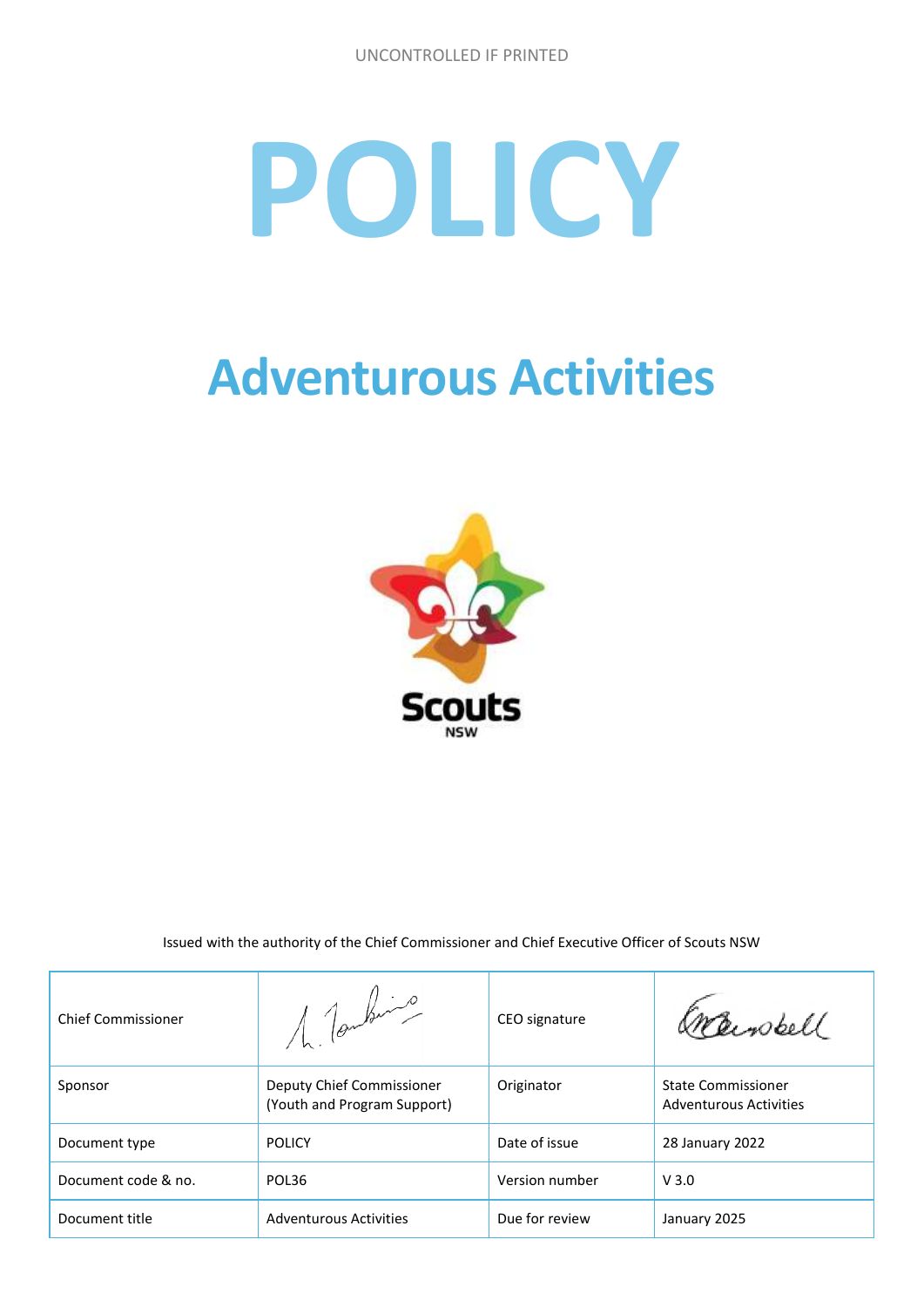#### Acknowledgement

As Scouts of Australia, we acknowledge Australia's First Nations Peoples. We acknowledge the Aboriginal and Torres Strait Islander peoples as the Traditional Custodians of this land. We pay our respects to Elders past, present, and emerging. We're grateful to do our Scouting in this country. We commit to use its resources wisely and develop our understanding of Aboriginal and Torres Strait Islander cultures. We also acknowledge any Aboriginal and Torres Strait Islander Scouts who are part of our movement today.

#### Contents Overview

| 5 <sup>7</sup> |  |
|----------------|--|
|                |  |
| 7 <sup>7</sup> |  |
|                |  |
| 9              |  |
|                |  |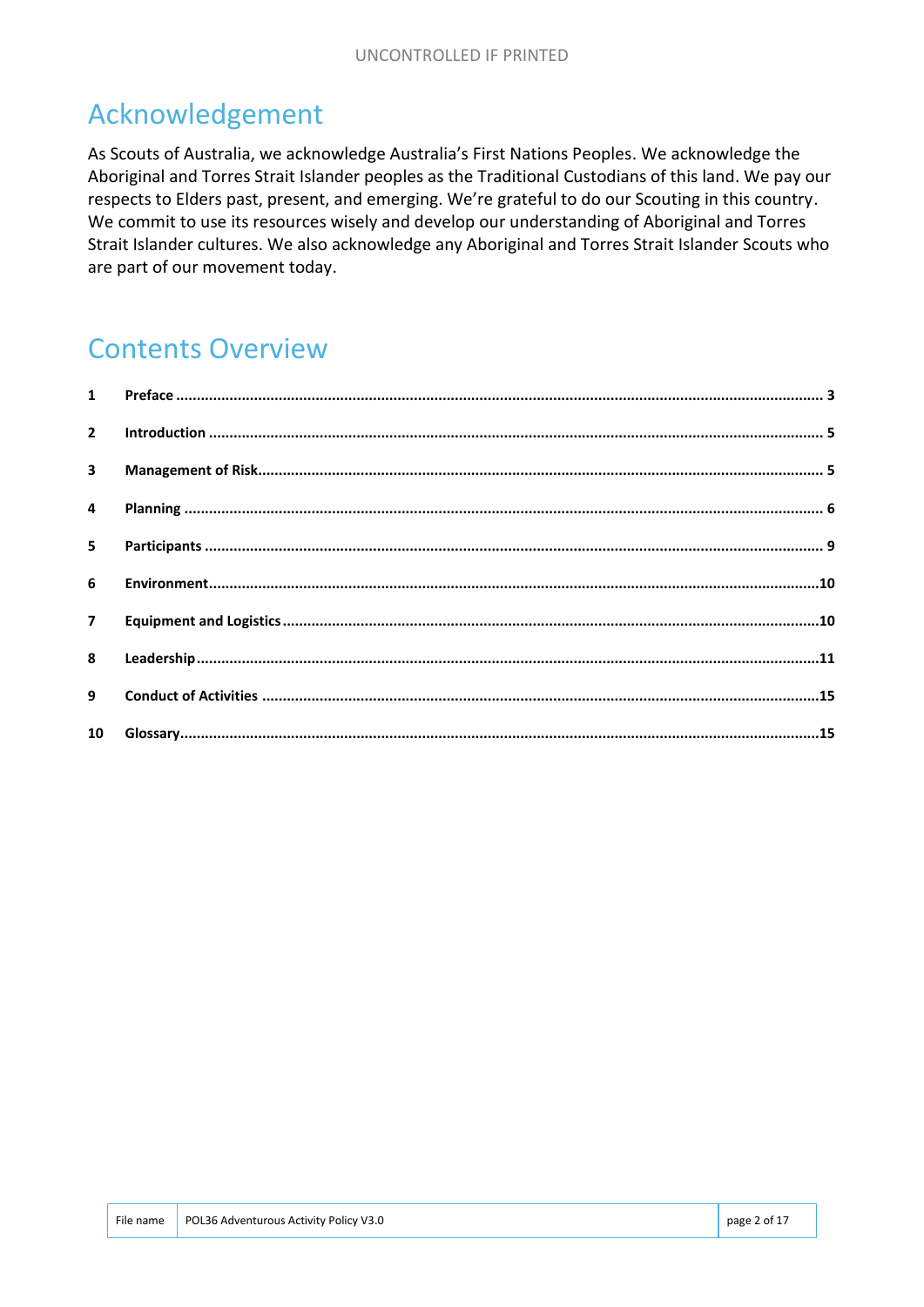## 1 Preface

- 1.1 Deputy Chief Commissioner (Youth and Program Support) or their delegate the State Commissioner Adventurous Activities (**SC(AdvAct)**), issues and updates *POL36 the NSW Branch Adventurous Activities Policy* **"The Policy".** They also issue and update associated Procedures on behalf of the Chief Commissioner.
- 1.2 Several National Policies are directly referenced and elaborated on, by **The Policy.** These National and related NSW Branch Policies have priority in the event of any conflict between them and **The Policy** and its related Procedures. **The Policy** and Procedures can be read in conjunction with these National and associated NSW Branch Policies:
	- The *Scouts Australia National Adventurous Activities Framework (NAAF)* which outlines how the *Australian Adventure Activity Standards (AAAS)*, and *Good Practice Guides (GPG)* will be implemented in Scouts Australia as well as defining roles and setting authorities for the delivery of activities.
	- The *National Risk Management Policy* and the *NSW Branch Risk Management Policy* which outline the philosophy for risk management in Scouts Australia and NSW.
	- The *National Workplace Health and Safety Policy* and the *NSW Branch Workplace Health and Safety Policy* which further elaborate on the management of risk and the treatment of incidents and accidents.
	- *National Policy and Rules* and the *NSW Organisation and Information Handbook*  which outline how Scouts in NSW is run.
- 1.3 Some duplication from the National Policies may occur to maintain context.
- 1.4 **The Policy** will be reviewed and updated no later than August 2024 or at an earlier time if there are changes to the National or NSW Branch Policies or the *AAAS* that set the context for **The Policy**.

#### Links to External Documents

- 1.5 The following are links to key external documents:
	- The *Australian Adventure Activity Standards (AAAS)*, and *Good Practice Guides (GPG)* can be accessed here: https://australianaas.org.au/
	- The *National Adventurous Activities Framework (NAAF)* can be accessed here: https://scouts.com.au/wp-content/uploads/2020/12/NAAF-National-Adventurous-Activities-Framework-v10-Release-Dec-2020.pdf
	- The various National and NSW Branch risk management policies can be accessed here: https://scouts.com.au/wp-content/uploads/2020/12/Scouts-Australia-Risk-Management-Policy.pdf and https://www.nsw.scouts.com.au/wpcontent/uploads/2020/09/National-Risk-Management-Policy-and-Framework-MAGPIE3.pdf
	- The various National and NSW Branch WHS policies can be accessed here: https://www.nsw.scouts.com.au/wp-content/uploads/2018/07/2017-NOVEMBER-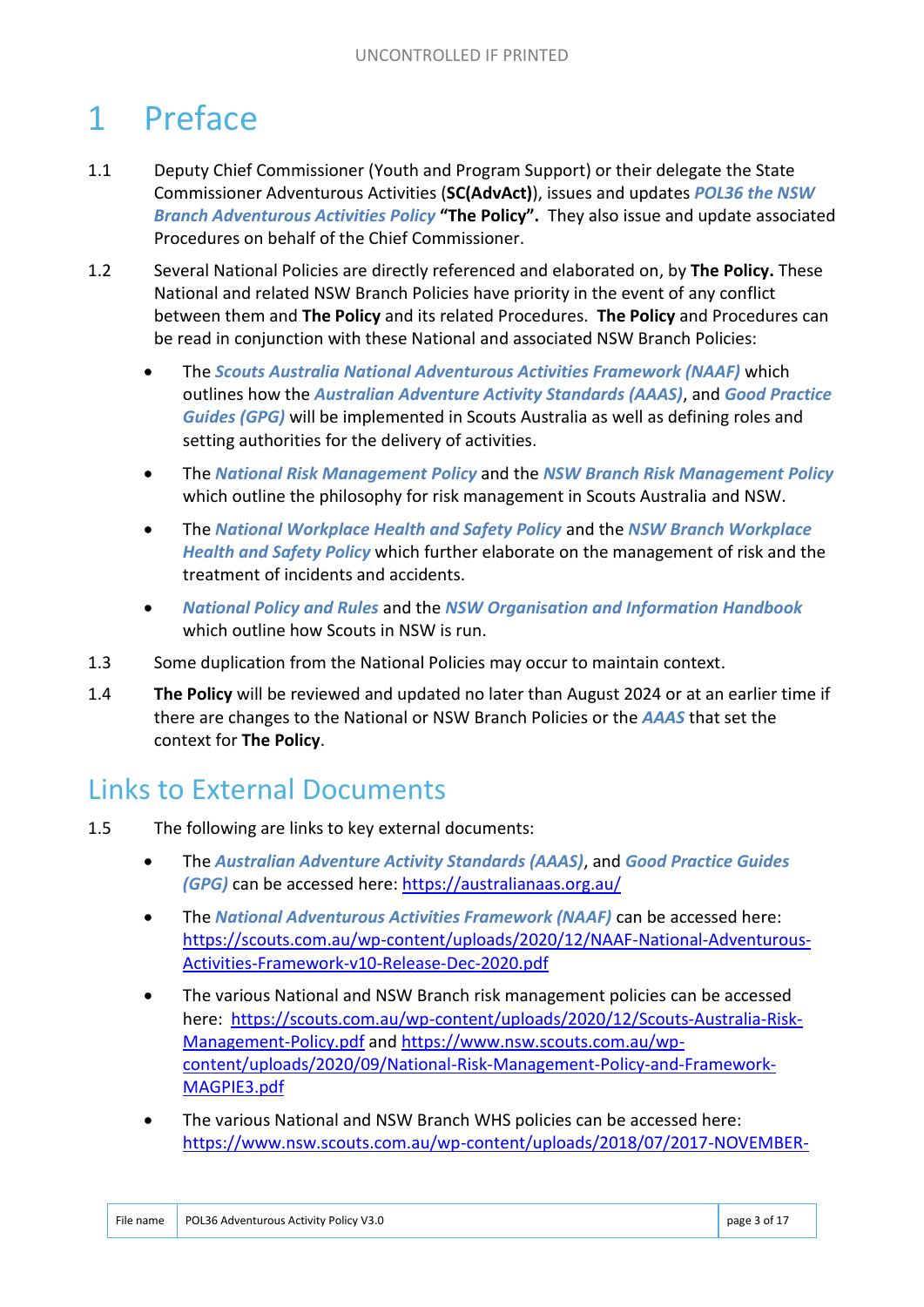National-WHS-Policy-5.2.docx and https://www.nsw.scouts.com.au/wpcontent/uploads/PDFs/WHS/PRO18%20WHS%20Risk%20Management%20v%201.0.p df

- *National Policy and Rules* can be accessed here: https://scouts.com.au/wpcontent/uploads/2021/07/POLICY-AND-RULES-2020-10th-Edition-Revised-July-2021.pdf
- *NSW Branch Organisation and Information Handbook* can be accessed here: https://www.nsw.scouts.com.au/wpcontent/uploads/2020/10/ScoutsNSW\_OrganisationAndInformationHandbook\_29072 021v6.pdf

#### Procedure Architecture

1.6 The following diagram outlines the various Standards, Guides, Policies and Procedures which govern **AA** in NSW.

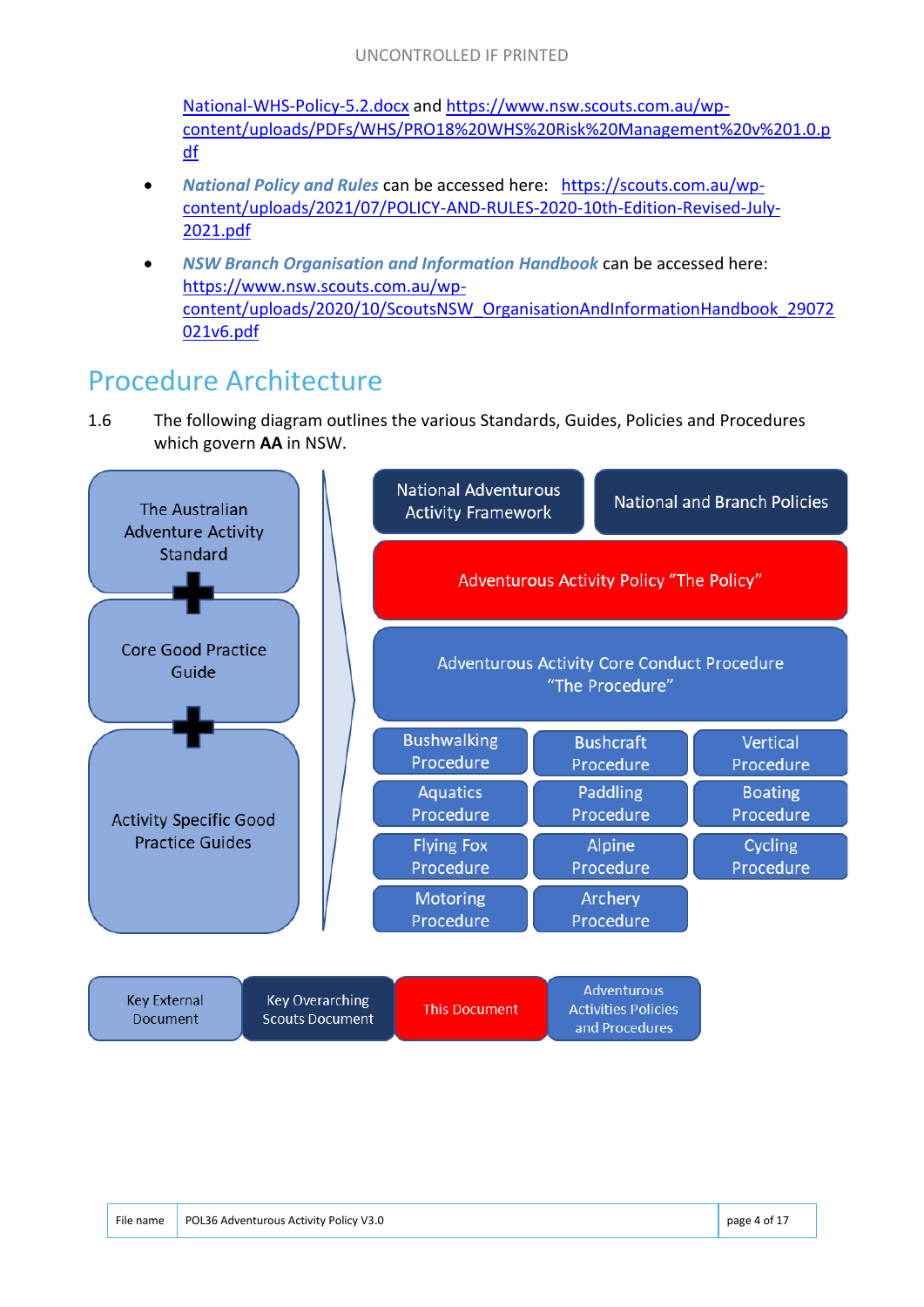#### Formatting Standards

- 1.7 Link or reference to an external document: *External Document*
- 1.8 Defined term that is defined in either the *Glossary* or in the text: **Defined Term**
- 1.9 Another Section in this document: *Another Section*

## 2 Introduction

- 2.1 Scouting is an outdoor education organisation. **Adventurous Activities** (**AA**) are part of the Youth Program. **The Policy** and associated Procedures provide the guidance for the delivery of a high-quality, safe, and effective **AA Program** to all members of Scouts NSW.
- 2.2 **AA** within NSW will be delivered in line with the *Australian Adventure Activity Standards (AAAS)* and the *National Adventure Activities Framework (NAAF)*. **The Policy** should be read in conjunction with the *NAAF* and the *AAAS*.
- 2.3 Compliance with **The Policy** when conducing **AA** is mandatory for all members of Scouts NSW. Individual and specific exemption can be given in writing by the Chief Commissioner or their authorised delegate.
- 2.4 Individual Region, District, or Group procedures, standards, guidelines and practices which overlap in any way with **The Policy** and associated procedures are prohibited.

## 3 Management of Risk

#### Risk Management

- 3.1 Hazards and risks associated with:
	- all elements in delivering an **AA Program**,
	- developing and maintaining an **AA Leader Capability** to deliver that program, and
	- in the planning, preparation, review, approval, and delivery of specific **AA**,

are managed in accordance with the *National Risk Management Policy* and the *National Workplace Health and Safety Policy*.

#### Risk Management Requirements

- 3.2 **State Commissioner Adventurous Activities (SC(AdvAct))** will develop, maintain and review a risk management plan for the delivery of **AA** within NSW in conjunction with both the **State Adventurous Activity Council (SAAC)** and the **Deputy Chief Commissioner (Program, Youth Safety & Support**. This risk management plan will inform elements of **The Policy** such as:
	- the qualifications required to lead and approve activities,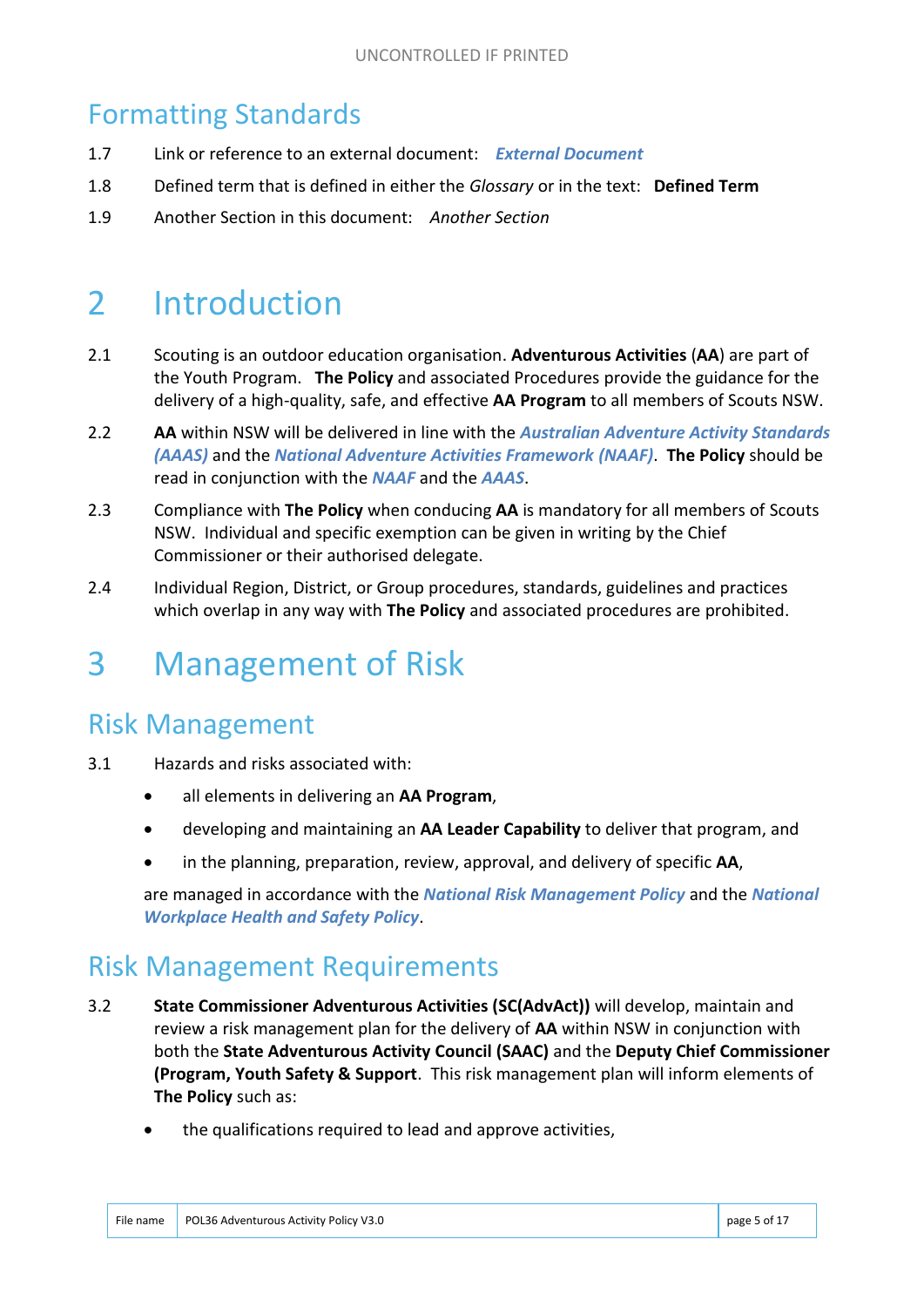- the level of documentation required for certain activities, and
- where additional Procedures or **Practice Guides** and **Practice Notes** are required to guide conduct.
- 3.3 All **AA** must have an **Activity Risk Assessment** which must be developed in accordance with *PRO75 Adventurous Activities – Core Conduct Procedure* including:
	- utilising **Standard Risk Assessments**,
	- obtaining review and approval prior to the activity; and
	- briefing and adjusting prior to and during activity conduct with all leaders and participants of an activity.
- 3.4 A **Standard Risk Assessment,** based on the 5x5 risk template, will be developed for each activity discipline by the **State Adventurous Activity Council** or a **Discipline Activity Council** and will be updated by that council based on changes to laws, regulations, policies, analysis or incidents and accidents and leading practice obtained from peak outdoor bodies within Australia.
- 3.5 Detail on how risk management is applied in the planning and conduct of **Adventurous Activities** is included in the *PRO75 Adventurous Activities – Core Conduct Procedure*.

#### Incident Reporting

3.6 All incidents will be reported as per Scouts NSW *PRO15 Incident Reporting and Analysis*  and *PRO75 Adventurous Activities – Core Conduct Procedure* which provides further detail**.**

## 4 Planning

#### Activity Program Planning

- 4.1 **SC(AdvAct)** is responsible with the **SAAC** for Developing and maintaining a comprehensive **AA Program** that:
	- Meets the objectives of the Youth Program
	- Provides equal opportunity to youth members from all Regions
	- Is safe and complies with all legislation, regulation, standards, policies, procedures and guides
	- Addresses varying needs of different Scout Sections
	- Supports Youth progression through the OAS framework
	- Has breadth across all OAS disciplines and other outdoor pursuits including, but not exclusively, archery, flying fox, fishing, and motoring
	- Supports the delivery of further activity disciplines and delivery of activities at levels beyond that supported by Scouts NSW, through commercial parties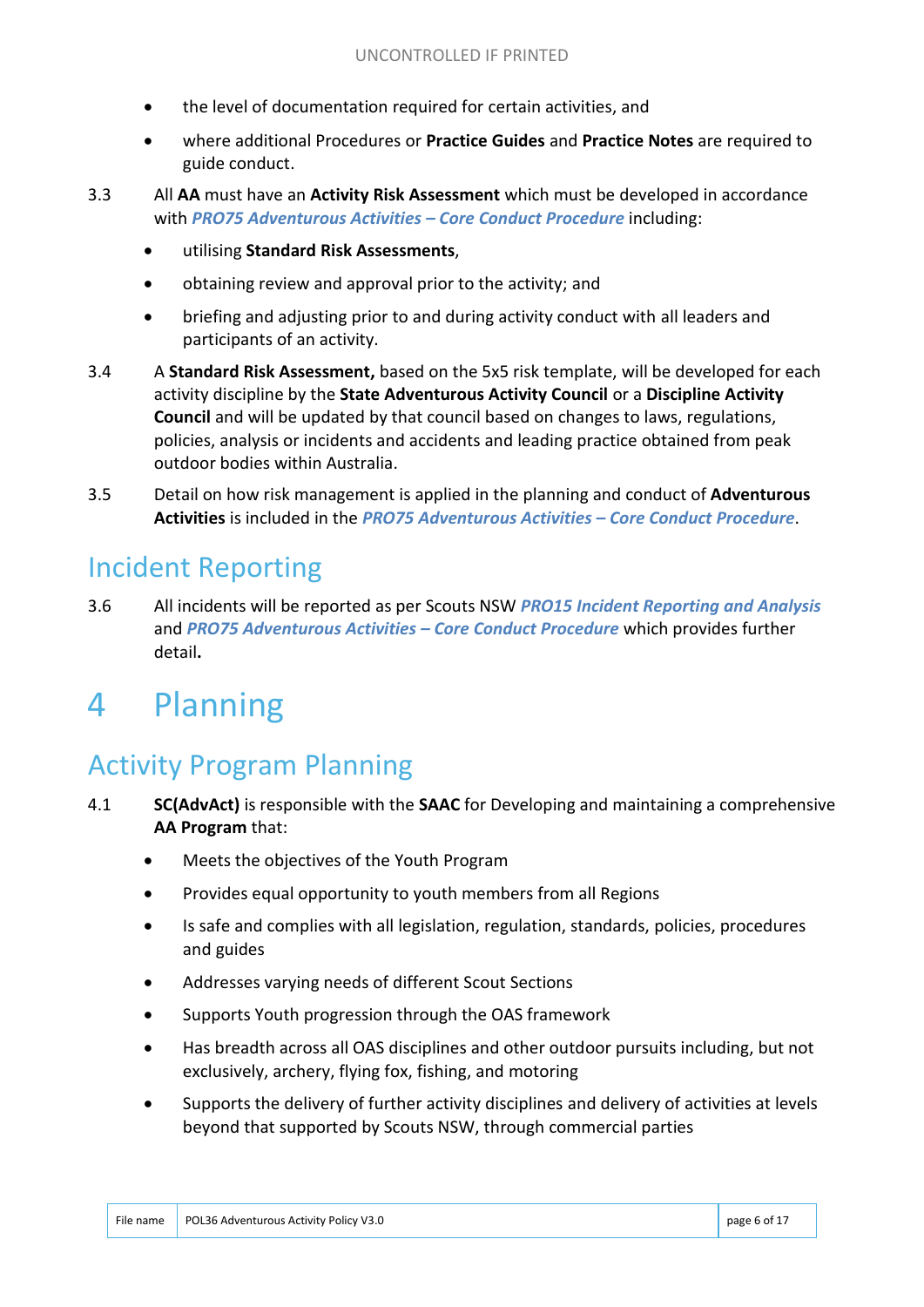- Supports the development of member skills and experience to allow progression on Scout Skills and Vocational Education and Training (VET) pathways. Specifically, supports the development of **Assistant Guides**, **Guides** and **Activity Specialists**
- Supports the *National Diversity and Inclusion Standard* making **Reasonable Adjustment** to allow all participants to participate safely and productively, wherever practical
- 4.2 All **AA** on the **AA Program** will be published on the NSW Branch website and will be open to all members in NSW who meet the participation requirements. Participation requirements could include capability, qualification, numbers, diversity or cultural considerations.
- 4.3 **Regional Commissioners Activities (RC(Act))** will be members of the **SAAC.**

#### Capability Planning

- 4.4 **SC(AdvAct)** is responsible with The **State Commissioner Adult Training and Development** (**SC(ATD))** and the **State Commissioner for Vocational Education and Training** (**SC(VET))** to develop an **AA Leader Capability** to support the **AA Program** that:
	- Has a composition that reflects the membership of Scouts NSW, and specifically has a balance of age and gender.
	- Is sufficient to deliver the **AA Program**.
	- Provides a pathway for members to progress as they develop their skills and capabilities.
	- Follows the pathways laid out in the *NAAF*.
- 4.5 Further detail of the capability is outlined in the *Leadership* section.

#### Activity Plans

- 4.6 **AA** will have an **Activity Plan.** Details of the development, review, approval and use of the **Activity Plan** is included in *PRO75 Adventurous Activities – Core Conduct Procedure.*  **Activity Plan** content may vary but should include:
	- Purpose The reason for the activity and what is the educational purpose
	- Location where will the activity take place and how the conditions are suitable
	- Emergency how will emergencies will be managed
	- Risk Details of the risks involved and how will they will be managed
	- Participants –Participant details and why the activity will be relevant to them
	- Equipment and Logistics items required to support the activity and that need to be organised
	- Leaders Attending leaders and their qualifications and currency
	- Contingency Plans in case things do not go well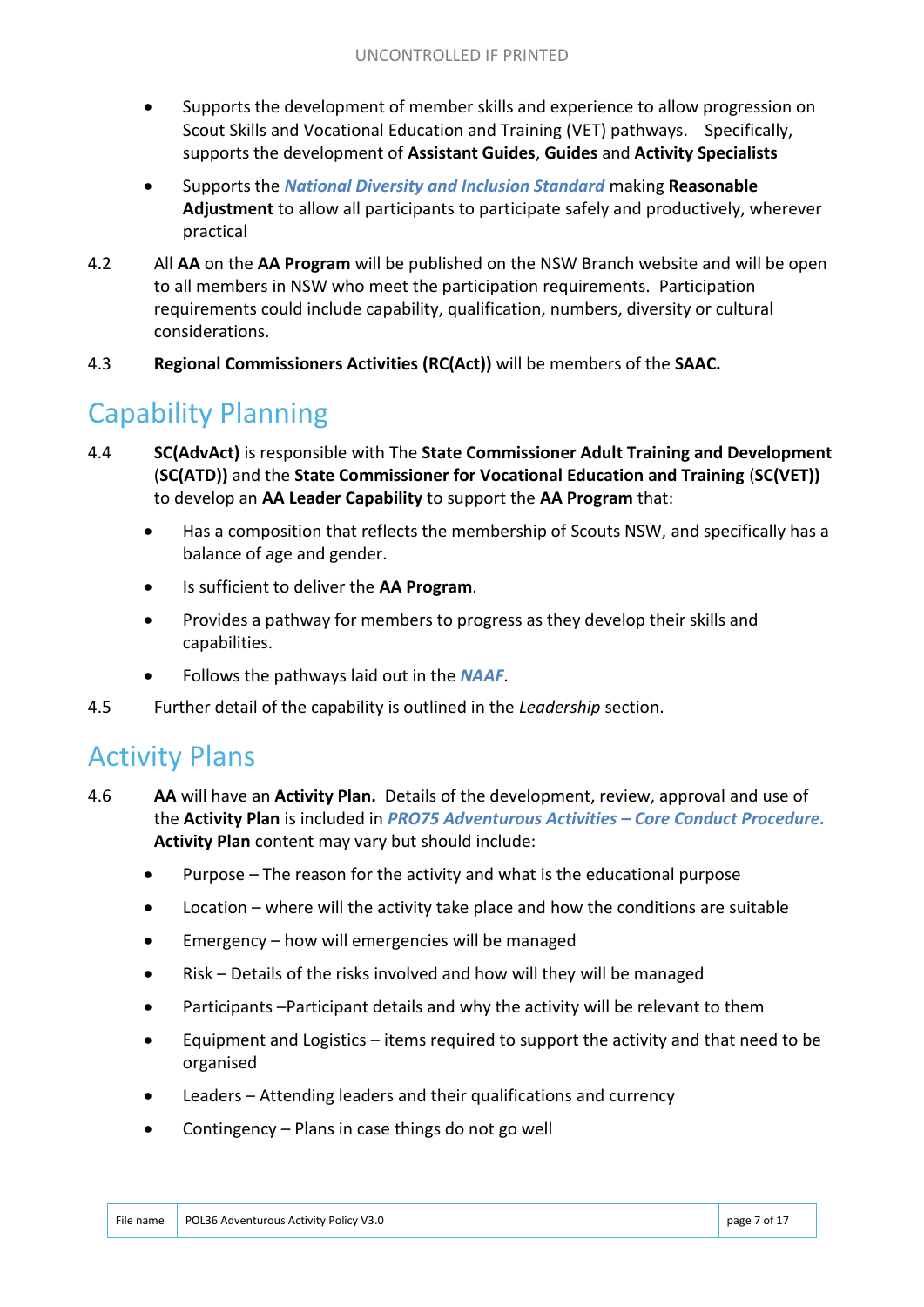- Budget what the budget allowance is for the activity
- 4.7 Activity planning should consider cultural, historical, and environmental values in the environments where we deliver activities, recognise the rights and feelings of others and ensure **AA** conduct is environmentally sustainable.

#### Emergency Management Planning

- 4.8 All **Activity Plans** must include emergency planning. Emergency planning should consider likely emergencies and how these will be handled during an activity. Emergency plans must be:
	- Specific for an activity and document the steps and processes
	- Briefed to participants prior to the activity
	- Shared with the **Emergency Contact,** any applicable landowners and emergency services and the **Responsible Leadership** for an activity
	- Reviewed as part of the activity approval process
- 4.9 Specific information on emergency planning is included in *PRO75 Adventurous Activities – Core Conduct Procedure.*
- 4.10 All emergency plans will utilise the *Overdue Notification Procedure*. This procedure will be tested annually.
- 4.11 A **Current InProgress Activity Report** will be available to the:
	- Chief Commissioner (CC) and delegates,
	- **SC(AdvAct)**
	- Regional Commissioners (RCs)
	- **RC(Act)s**
	- **SL(Act)s**
- 4.12 This report will include details of all activities planned or underway in the State. This report will be populated from data logged in the Folio **Approval and Notification System (ANS)** or other system. **SC(AdvAct)** may determine that an activity will be excluded from the report.

#### Activity Leader Documentation

- 4.13 **AA Leaders** will have access to all materials necessary to plan an activity. This may include:
	- **Standard Risk Assessments** applicable for their activity
	- **Practice Guides** and **Practice Notes** applicable for their activity
	- Previous **Activity Plans**, **Activity Risk Assessments** and document sets for similar activities
- 4.14 This will be made available in a NSW Branch online repository.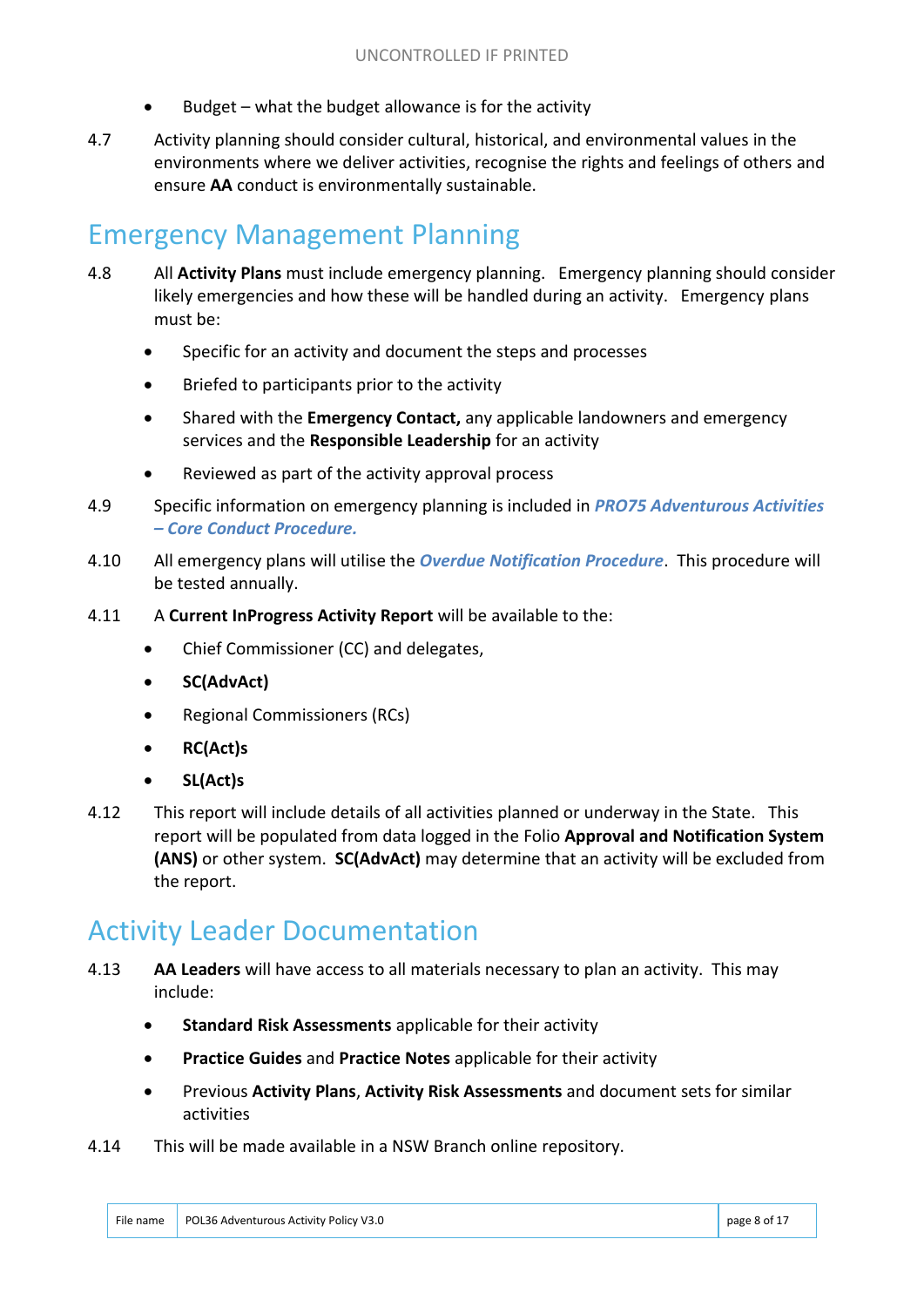## 5 Participants

#### Dependant Participants

- 5.1 **Dependant Participants** are participants who have little or no experience in the activity. They are owed a duty of care from Scouts NSW and are reliant on the **AA Leader** and supporting Leaders for supervision, guidance, or instruction to support their participant on an activity. Many adults may be **Dependant Participants** as they are not trained. All participants, regardless of their experience, under the age of 18 are **Dependant Participants**
- 5.2 Rover and Leader parties where all members of the party have sufficient skills and experience to make informed decisions on their personal safety and capability to take any required actions necessary to maintain their safety are considered **Independent Participants**.
- 5.3 Specific participation and supervision requirements are detailed in *PRO75 Adventurous Activities – Core Conduct Procedure* and specific discipline Procedures.

#### Participant Considerations

- 5.4 When planning and conducting **AA**, **AA Leaders** must:
	- Take steps to understand the capabilities and needs of each individual participant including any needs that might require a **Reasonable Adjustment** to be made to the activity
	- Communicate activity information to the participants and their parents / guardians / caregivers where applicable with sufficient time for them to absorb and ask questions
	- Provide sufficient detail to parents and guardians of Youth participants such that informed consent may be provided. This may include providing an **Activity Plan** and the **Activity Risk Assessment** to allow informed consent
	- Obtain consent for all participants at least 24 hours prior to activity commencement where no cancellation penalty applies or before the time that a cancellation penalty would apply, whichever is sooner
	- Comply with all laws, regulations, Scouts Australia and Scouts NSW Policies and Procedures on child safety, medication, privacy, discrimination, allergy and anaphylaxis safety. These are detailed in *Scouts NSW Organisation and Information Handbook*.
	- Where they exist, booking systems should be used to manage applications and participant number restrictions
	- To encourage broader participation in **AA** across Groups, Districts and Regions, **Adventurous Activity Leaders** are required to make places available on their activities to members who do not have the same level of opportunity as exists in their Group, District or Region. A permitted exception could be where there is a public health order in place.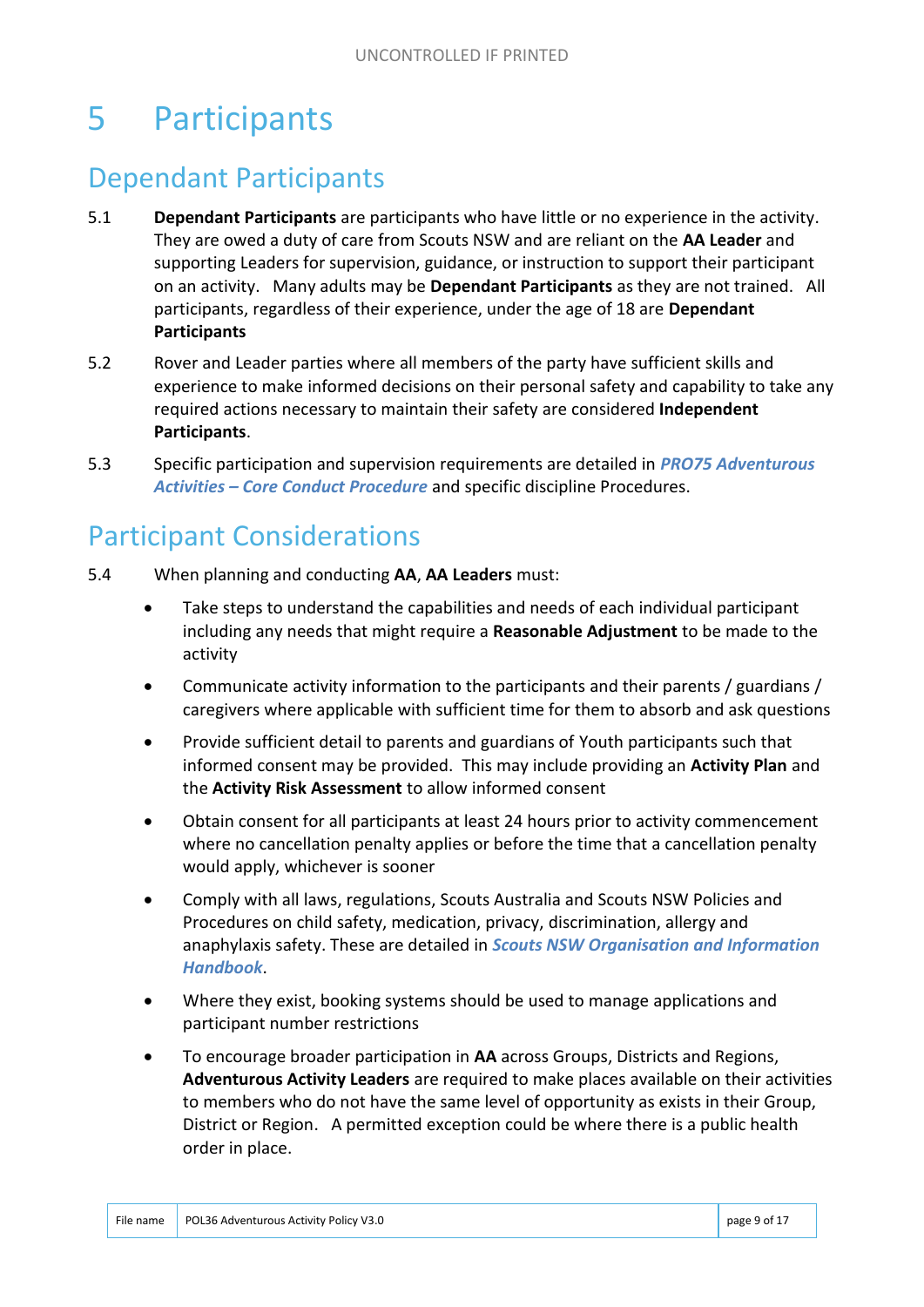- All Region and District activities will be included on the State **AA** calendar.
- 5.5 *PRO75 Adventurous Activities – Core Conduct Procedure* provides further detail on participants including obtaining consent, expectations or participants, and exclusions.

## 6 Environment

- 6.1 **AA** must be planned considering the environment in which they will be delivered. **AA Leaders** specifically should:
	- Consider the impact that weather and possible deteriorating conditions, geography, sun safety, flora and fauna and severe conditions such as bushfire or flood will have on the activity.
	- Develop appropriate **Triggers** and contingencies where conditions may deteriorate to the point where an activity is no longer safe and what actions should be then taken. A **Trigger** is defined in terms of a measurable or objective criteria, for example wind speed might be a **Trigger** for a boating activity.
	- Apply appropriate environment protection protocols.
- 6.2 **Approvers** of **AA** should consider the environment, condition changes and **Triggers** when approving **AA**.
- 6.3 Detail is provided in *PRO75 Adventurous Activities – Core Conduct Procedure.*

## 7 Equipment and Logistics

- 7.1 Planning for **AA** must consider equipment and logistics requirements and these should be detailed in an **Activity Plan**. Communications and navigation equipment must be suitable for the activity including consideration of the risks, hazards and how remote the activity location is. Further considerations include water, food, transportation, and emergency equipment. Refer to *PRO75 Adventurous Activities – Core Conduct Procedure*.
- 7.2 NSW Branch may purchase activity equipment. Equipment purchases must consider any **Practice Guidance** amongst other considerations. **SL(Act)s** are responsible for the management of NSW Branch activity equipment purchased or acquired for their specific discipline.
- 7.3 Any NSW Branch owned activity equipment is to be used and maintained in accordance with the manufacturers recommendations and must meet recognised standards where such standards exist. Where the operating manual is no longer available, **AA Leaders** are to seek advice from the relevant **SL(Act)s** regarding appropriate maintenance. A log of equipment use and condition must be maintained for all Personal Protective Equipment (PPE).
- 7.4 Requirements regarding acquisition of new and second-hand equipment and disposal, logging equipment purchase, use and disposal are outlined in Scouts NSW *WHS Procedure 30 Machinery and Equipment Safety* and must be followed by all **AA Leaders.**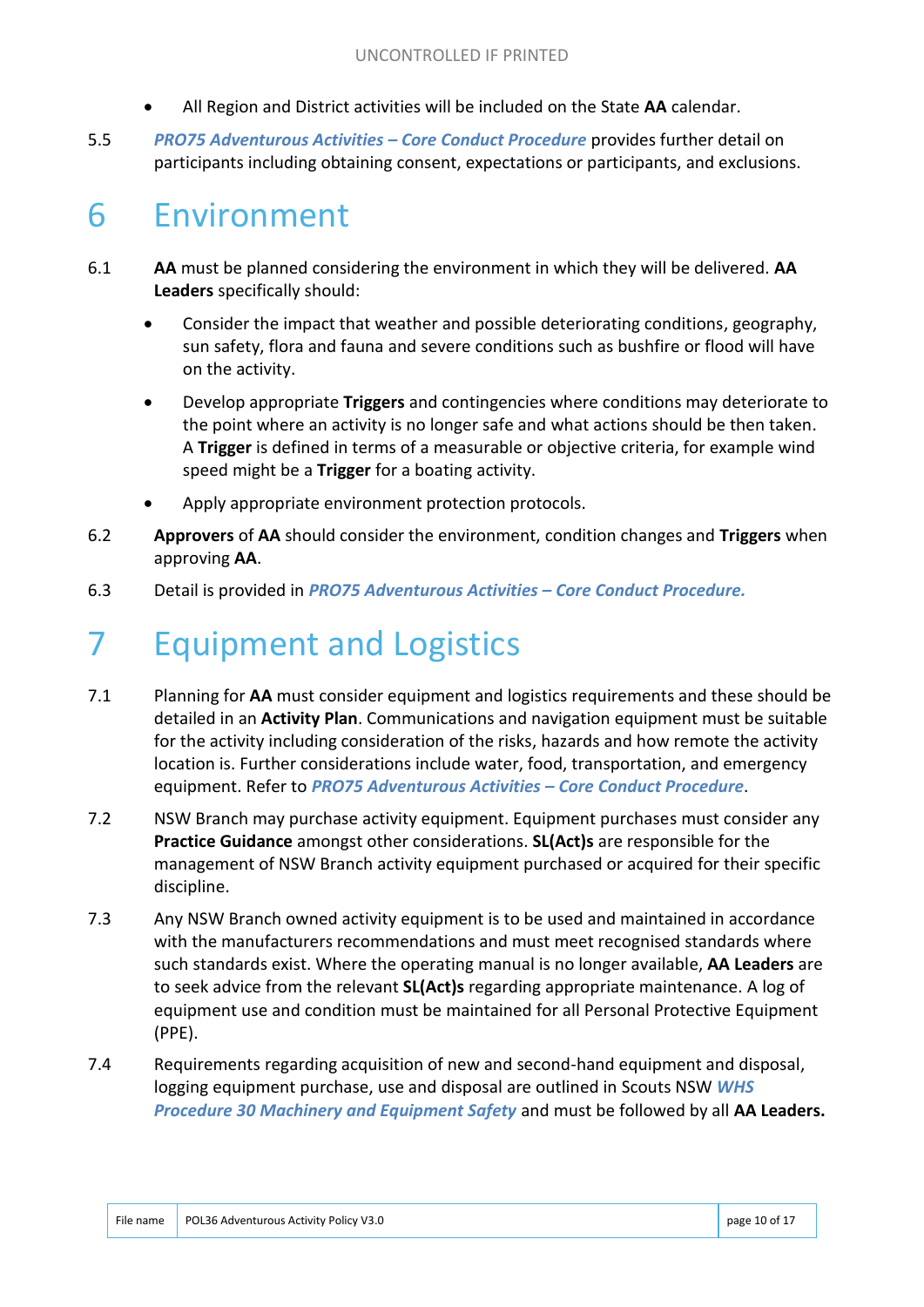## 8 Leadership

#### Roles and Responsibilities

- 8.1 Control of all **AA** is vested in the Chief Commissioner. Authority for the control of these activities is delegated to the **State Commissioner Adventurous Activities (SC(AdvAct))** who may further delegate to **Regional Commissioners Activities (RC(Act))** or **State Leaders Activities (SL(Act)**).
- 8.2 **State Commissioner Adventurous Activities (SC(AdvAct))**  The **SC(AdvAct)** is responsible and accountable for the coordination and delivery of **AA** state-wide. The **SC(AdvAct)** is expected to hold a Diploma in Outdoor Leadership or hold a Certificate IV in outdoor leadership and achieve the Diploma in Outdoor Leadership within 6 months of assuming the role. The **SC(AdvAct)** is responsible for:
	- Maintenance of **AA** Policies, Procedures and Practice Guides within NSW.
	- Promulgation of any urgent **Practice Notes** within NSW.
	- Training of **AA Leaders**, **Activity Guides**, and other leaders as per the *NAAF*.
	- Appointing NSW activity **Guides**, **Assistant Guides**, and **Activity Specialists** as per the *NAAF*.
	- With the **RC(Act)s** and the **SL(Act)s**, delivery of a vibrant, challenging, educational, and safe **AA Program** across NSW regardless of Region boundaries.
	- Chairs the **State Adventurous Activities Council (SAAC)**.
- 8.3 **Regional Commissioner Activities (RC(Act))**  The **RC(Act)** is responsible and accountable for the safe delivery of **AA** supporting the **AA Program** within a Region. The **RC(Act)** reports to the Region Commissioner and is responsive to the **SC(AdvAct)**. **RC(Act)s** are expected to hold a Certificate IV in Outdoor Leadership or hold a Certificate III in outdoor leadership and achieve a Certificate IV in Outdoor Leadership within 6 months of assuming the role.
- 8.4 **State Leader Activities (SL(Act)**) Reports to the **SC(AdvAct)**. **SL(Act)s** are expected to hold a Certificate IV in Outdoor Leadership or hold a Certificate III in outdoor leadership and achieve a Certificate IV in Outdoor Leadership (or an equivalent) within 6 months of assuming the role. The **SL(Act)** is responsible for:
	- the provision of activities and training as delegated by the **SC(AdvAct)** within a specific discipline across NSW,
	- the maintenance of **Practice Guides** for that discipline and drafting **Practice Notes** where required,
	- any activity equipment required for that activity owned by NSW Branch,
	- chairing a specific **Discipline Activity Council**.
- 8.5 **Adventurous Activity Leader**  Any adult or youth member of Scouts NSW whose role is to plan, coordinate or deliver an **AA**. This person will hold recognised adventurous activity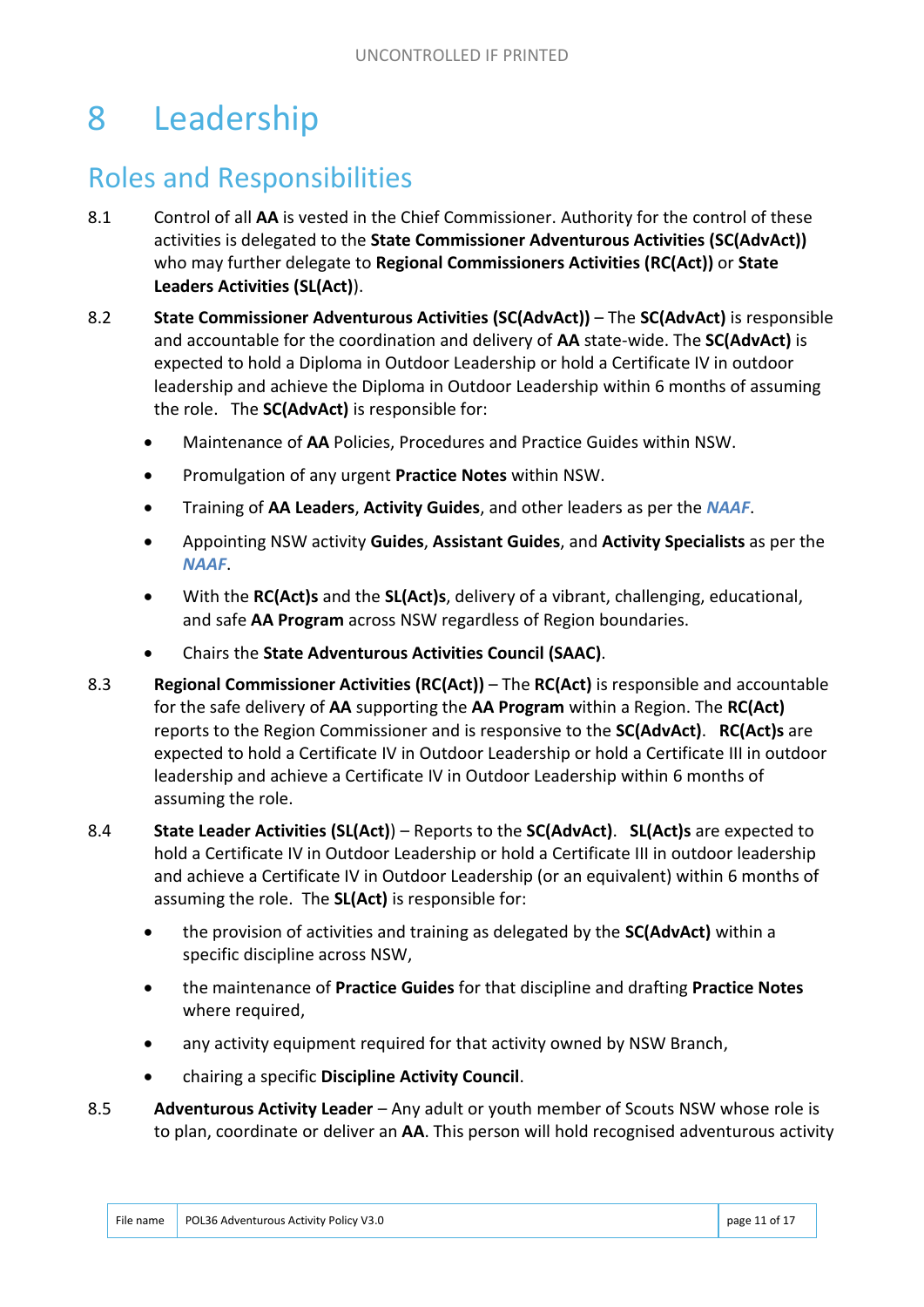skills and qualifications. This role is identical to the Activity Leader role in the *NAAF* and the *AAAS*. The **AA Leader** is responsible for:

- Planning the activity including developing an **Activity Plan**
- Developing a suitable **Activity Risk Assessment** for the activity
- Obtaining review and approval for the activity
- Briefing activity participants prior to commencement of the activity
- Conducting the activity as per Policies, Procedures, **Practice Guides** and **Practice Notes**
- Carrying out and documenting a review of the activity after its completion
- 8.6 **Adventurous Activity Guide (AAG)**  an adult member of Scouts NSW who:
	- holds the units stipulated in the *NAAF* and preferably, a Certificate III in Outdoor Leadership (until July 2022 a Certificate III in Outdoor Recreation is equivalent),
	- has a Certificate of Adult Appointment or holds an appointment as a Rover
	- possesses a capability to mentor and motivate youth members
	- is appointed as a NSW **Activity Guide** by the **SC(AdvAct)**
	- directly controls certain higher risk activities

In addition to delivering **AA,** an **AAG** is expected to:

- Mentor youth members and **Adventurous Activity Assistant Guides** and follow the Scouting Method when delivering activities.
- Abide by all National and NSW Policies and Procedures including especially, **The Policy**, *PRO75 Adventurous Activities – Core Conduct Procedure,* and supporting discipline Procedures and Guides.
- Maintain skills currency in disciplines for which they are an **AAG** including attendance at mandatory annual safety and rescue workshops and maintaining First Aid qualifications. Maintains a comprehensive **Personal Logbook**.
- Maintain a physical capability and fitness sufficient to self-rescue and rescue any **Dependant** participant in their care.
- Assist in the delivery of the **AA Program** including helping deliver Region and State **AA**.
- Provide an environment where Youth members feel safe, that they can contribute, can learn, can lead, and can obtain an enjoyable experience.
- Helps deliver Scouting Adventure training to adults under the direction of an **Assistant Leader Trainer (ALT)**.
- Contribute to the overall community and become part of a **Discipline Activity Team** and potentially, a **Discipline Activity Council**.
- 8.7 **Adventurous Activity Assistant Guide** (AAAG) an adult or youth member who is progressing on a journey to become a Guide. Holds the units stipulated in the *NAAF* and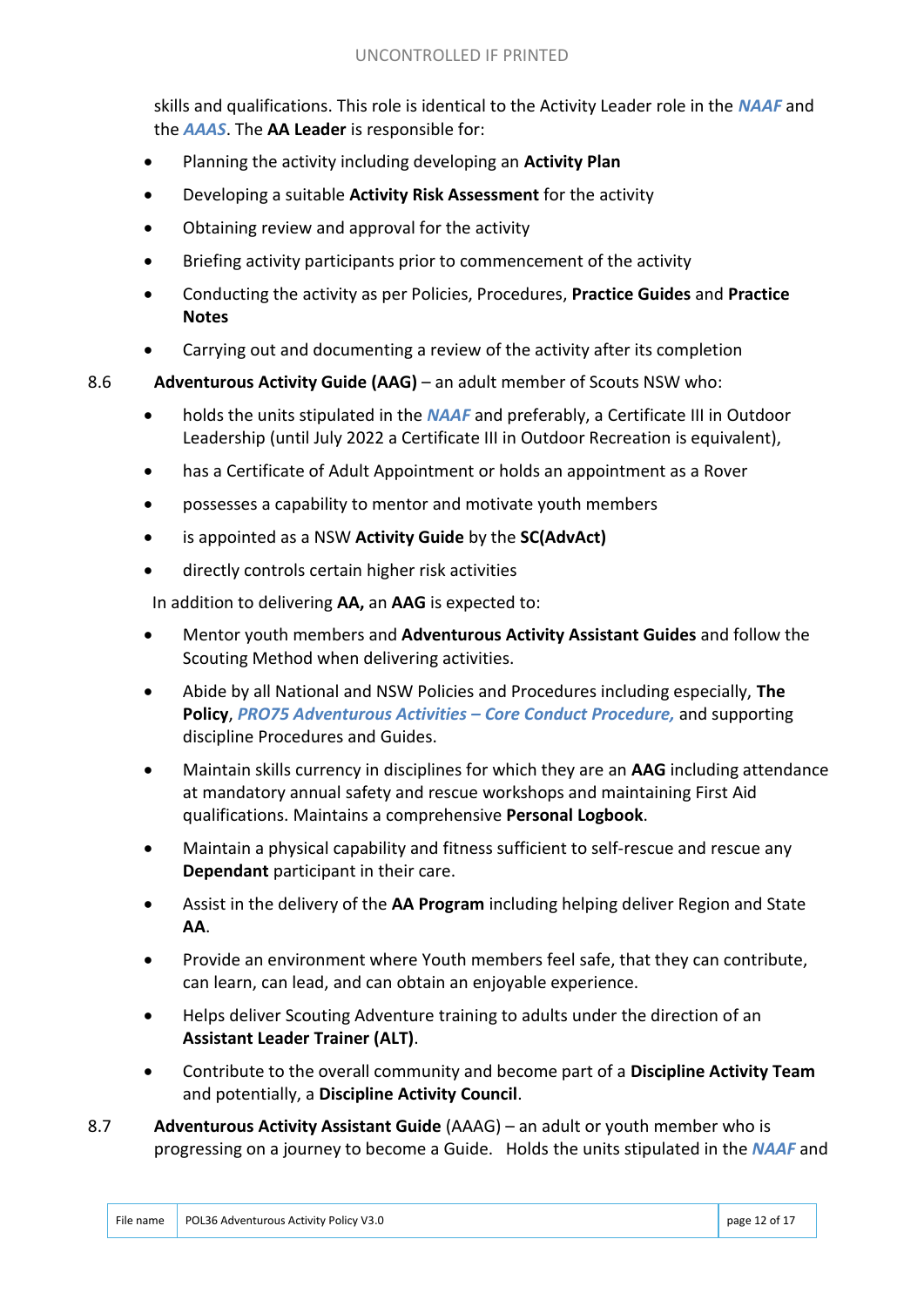preferably, a Cert II in Outdoor Recreation and who has sound leadership skills. Appointed by **SC(AdvAct)**, acts as an **Adventurous Activity Leader** under the **Direct**, or **In-Direct Supervision** of an **AAG** where appropriate. An **AAAG** will be paired with a mentor **AAG** to assist in their development.

- 8.8 **Emeritus Guide**  a leader who has previously held **AAG** or higher appointment. They are not able to maintain the requirements for an **AAG** but do have sound leadership and activity knowledge. They are able to assist in running activities and mentoring Youth and Guides and can act as a **Subject Matter Expert** in **The Procedure**.
- 8.9 **Adventurous Activity ALT (AA ALT)**  An **AAG** who is also an **Assistant Leader Trainer** (**ALT**). They would hold at least a Certificate IV in Outdoor Leadership and meet the requirements stipulated in the *NAAF*. They may hold **Activity Specialist** levels on several activity areas. Appointed by **SC(AdvAct)**. When acting in this role, reports to the **SC(AdvAct)**. Has the responsibilities of an **AAG**, as well as:
	- Delivers Scouting Adventure, Guiding Adventure and other specific **AA** training to Youth and Adults as an **ALT**
	- Sits on relevant **Discipline Activity Councils** and provides direction on how activities in that discipline should run
	- Sits on the **State Adventurous Activities Council** when invited
	- Runs annual skills, safety, and rescue workshops across NSW
- 8.10 **State Adventurous Activity Council** a council consisting of **SC(AdvAct)**, the **RC(Act)s**, the **SL(Act)s** and various **AA ALTs** to govern **AA** in NSW including especially safety. Responsible for creating and maintaining:
	- The NSW **AA Program.**
	- The NSW **AA Leader Capability**.
	- **AA** Policies and Procedures.
	- Workbooks and other materials as delegated by the **NAAC**.
- 8.11 **Discipline Activity Council** a council consisting of the **SL(Act)** for a specific discipline plus **AA ALTs** in that discipline and other **Activity Guides** with a good spread of Regional and capability coverage. Responsible for:
	- Creating, maintaining, and publishing **Practice Guides** and the **Standard Risk Assessment**
	- Responsible for drafting specific **Practice Notes** on important topics
	- Reviewing incident and accident data and determining changes to policies, procedures, guides, and risks
	- Reviewing changes in equipment and techniques in the industry and determining what should be adopted by NSW
	- Liaising with colleagues from other Branches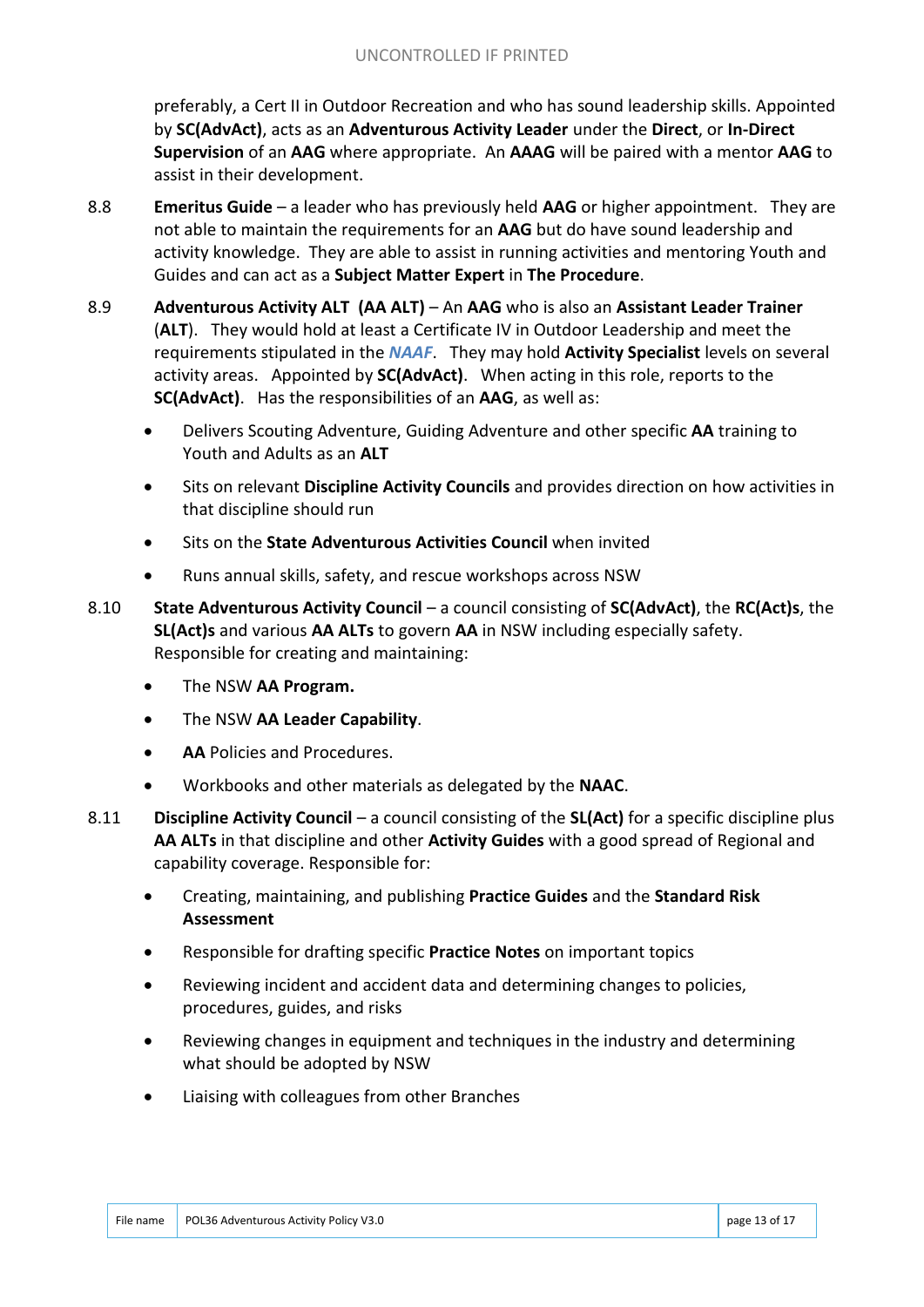- 8.12 **National Adventurous Activity Council (NAAC)** a council consisting of the SC(**AdvAct**)s from each branch, National ATD and Scouts Australia Institute of Training (SAIT).
- 8.13 **Scout Activity Centres** commercial enterprises which comply with site specific Standard Operating Procedures which may vary from those in this stipulated by **The Policy**. This includes non-commercial use by members of Scouts NSW whilst in attendance at these centres.
- 8.14 **Award Scheme** Management of youth members participation in the Award Scheme remains the responsibility of the relevant section Leader, within the Programme. A**A Leaders** will support section leaders by providing **AA**.

#### Leadership on Commercially Run Activities

8.15 On commercially run activities the operator runs the activity. However, a Scouts NSW Leader will still be responsible for aspects under the control of Scouts NSW. This does not need to be an **AA Leader**.

#### Qualification and Skill Currency

- 8.16 The *NAAF* outlines and details the qualification and skill pathways for members across both Scouts Training and externally recognised qualification pathways. Skills are developed primarily though mentoring on activities rather than instruction, though in some cases, courses may be run.
- 8.17 While there are no limitations to how and where a member can receive training or gain skills, the assessment for accreditation of qualifications against the SIS - Sport, Fitness and Recreation Training Package remains the responsibility of SAIT.
- 8.18 Where **AA** skills are not within the registered scope of SAIT, the responsibility for skill recognition lies with the **SC(AdvAct)** who is the authority for the award of such **AA** qualifications, as well as the appointment of state **Guides, Assistant Guides** and **Activity ALTs**. Neither amendment nor adjustment to qualification requirements and appointments are permitted without written permission from the **SC(AdvAct)**.
- 8.19 Activity qualifications must be kept current with individual currency of competencies reviewed at least every three years primarily through a logbook review and on-activity skills reviews. Additionally, all **AA Leaders** are to maintain current First Aid qualifications included annual CPR renewal. ScoutLink will be used to track qualification currency.
- 8.20 In certain circumstances the **SC(AdvAct)** or an **RC(Act)** may place limitations on an individual's authority to run activities. Such limitations should be reviewed at least every 6 months. This allows for a tailored, and safe, development of an individual's skills and experience.
- 8.21 Competencies gained with other organisations that offer the same skill qualifications will be recognised by SAIT through a recognition or prior learning. Holders of these qualifications will need to demonstrate any additional requirements of SAIT and Scouts NSW when seeking specific appointment outcomes.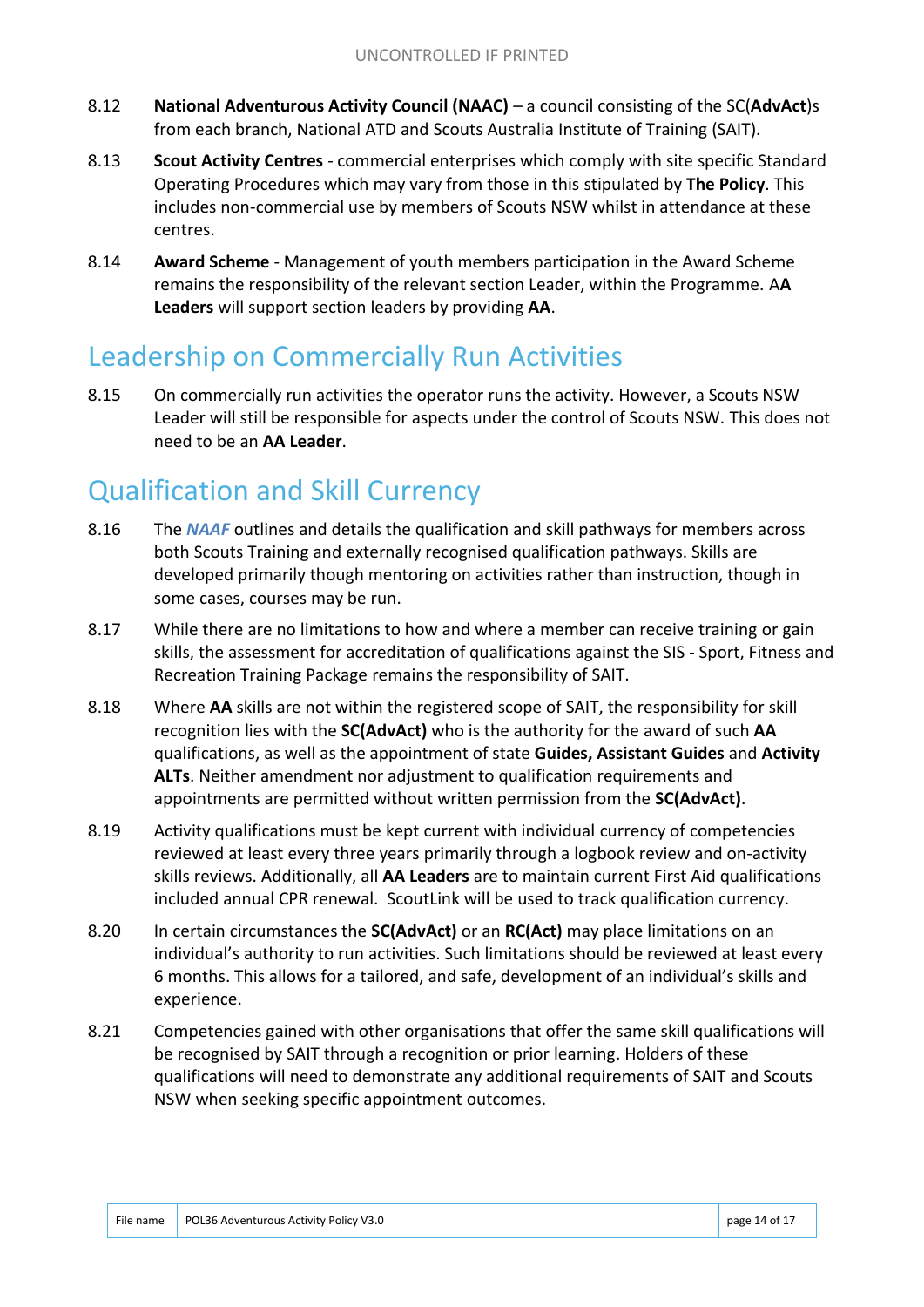- 8.22 For complaints regarding adventurous activity qualifications within scope for SAIT, refer to **SC(VET**.
- 8.23 For complaints regarding all other adventurous activity qualifications refer to **SC(AdvAct)**.

## 9 Conduct of Activities

9.1 *PRO75 Adventurous Activities – Conduct Procedure* outlines the standard procedures for the conduct of **Adventurous Activities** in NSW.

#### Prohibited Activities

9.2 Certain activities are prohibited for Scouts NSW Members. For information about prohibited activities, see *POL38 Prohibited Activities Policy*.

#### Commercial Activities

9.3 Activities run by persons or organisations external to Scouts NSW, typically provided for a fee, and where there is a measurable risk to participants. Refer to the *Commercial Activities Policy* for more information.

## 10 Glossary

- 10.1 **Activity Risk Assessment** The specific risk assessment for an activity which is developed by adjusting the **Standard Risk Assessment** considering the context of the activity.
- 10.2 **Adventurous Activites (AA)**  a typically outdoor pursuit requiring a level of skill to engage. An activity which has inherent risks and uncontrolled hazards, usually in a natural environment. The range of activities that are covered by **The Policy** and related procedures are based on the OAS areas in the Program as well as, but not exclusively, Archery, Flying Fox, Challenge Ropes and Motoring.
- 10.3 **Adventurous Activity Leader Capability**  the total set of all Leaders who have developed or are developing activity qualifications.
- 10.4 **Adventurous Activity Program**  the program of all activities above Group level in NSW. Addresses needs across all activity disciplines, Sections, Regions, and from OAS Stages 1 through 9. Communicated as a single calendar and open to participation from all members in NSW.
- 10.5 **Dependant Participant**  a person who has little or no experience in the activity and therefore depends on the **Adventurous Activity Leader** for supervision, guidance, and instruction to facilitate their safe participation in the activity. A youth member under the age of 18 is a **Dependant Participant**.
- 10.6 **Emergency Contact**  an adult member of Scouting who is the nominated person responsible for providing safety watch over an **Adventurous Activity**. This person is responsible for communication with stakeholders and declaring any emergency responses if contact is not possible with the **Adventurous Activity Leader** or the party is overdue.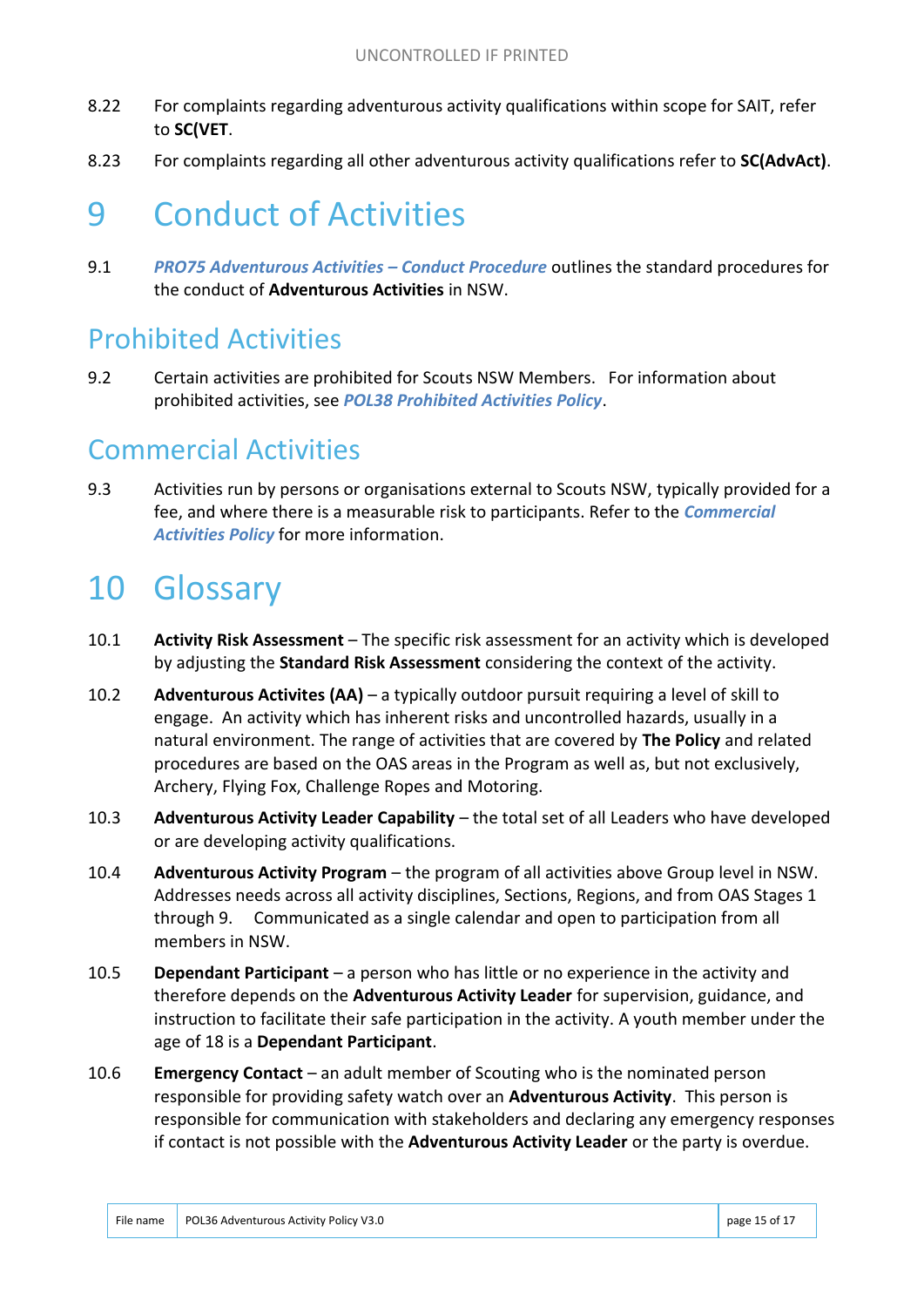- 10.7 **Independent Participant**  A person with enough skills and knowledge to safely participate in an adventurous activity without dependence on an **Adventurous Activity Leader**. This person understands and acknowledges inherent risk and assumes responsibility for their own safety and welfare.
- 10.8 **Personal Activity Logbook**  An individual's record detailing involvement in **Adventurous Activities**. The logbook helps demonstrate currency. It can be a variety of formats but must contain dates, type of activity, participant's role, list other participants, activity descriptions and a validation contact. All experience within Scouting must be recorded. Experience gained externally to Scouting, should be recorded.
- 10.9 **Practice Guide**  A collection of current leading and standard practices, approved equipment and techniques for a specific discipline which should be reviewed and applied subject to a specific activity. Is expected to be updated quarterly and is practice guidance for the conduct of adventurous activities. It may include both mandatory and suggested elements.
- 10.10 **Practice Note**  A short, typically urgent, communication on a single topic that is required guidance to all **Adventurous Activity Leaders**.
- 10.11 **Reasonable Adjustment**  changes made to enable a participant to participate on an equal basis safely and productively as others. To determine whether an adjustment is considered 'reasonable', the **Adventurous Activity Leader** must consider the need for the change with the expense or effort involved in making the change and the impact on other participants. If an adjustment requires a disproportionately high expenditure or disruption, it is not likely to be reasonable.
- 10.12 **Responsible Leadership**  the leadership who must be notified in an emergency or overdue event or if an incident or accident occurs and who must take appropriate actions in the event of an accident, incident, or overdue situation.
- 10.13 **Standard Risk Assessment**  a risk assessment developed based on consideration of leading practice understanding of the key typical risks on a specific activity discipline. Considers what are the recommended mitigations and approaches.